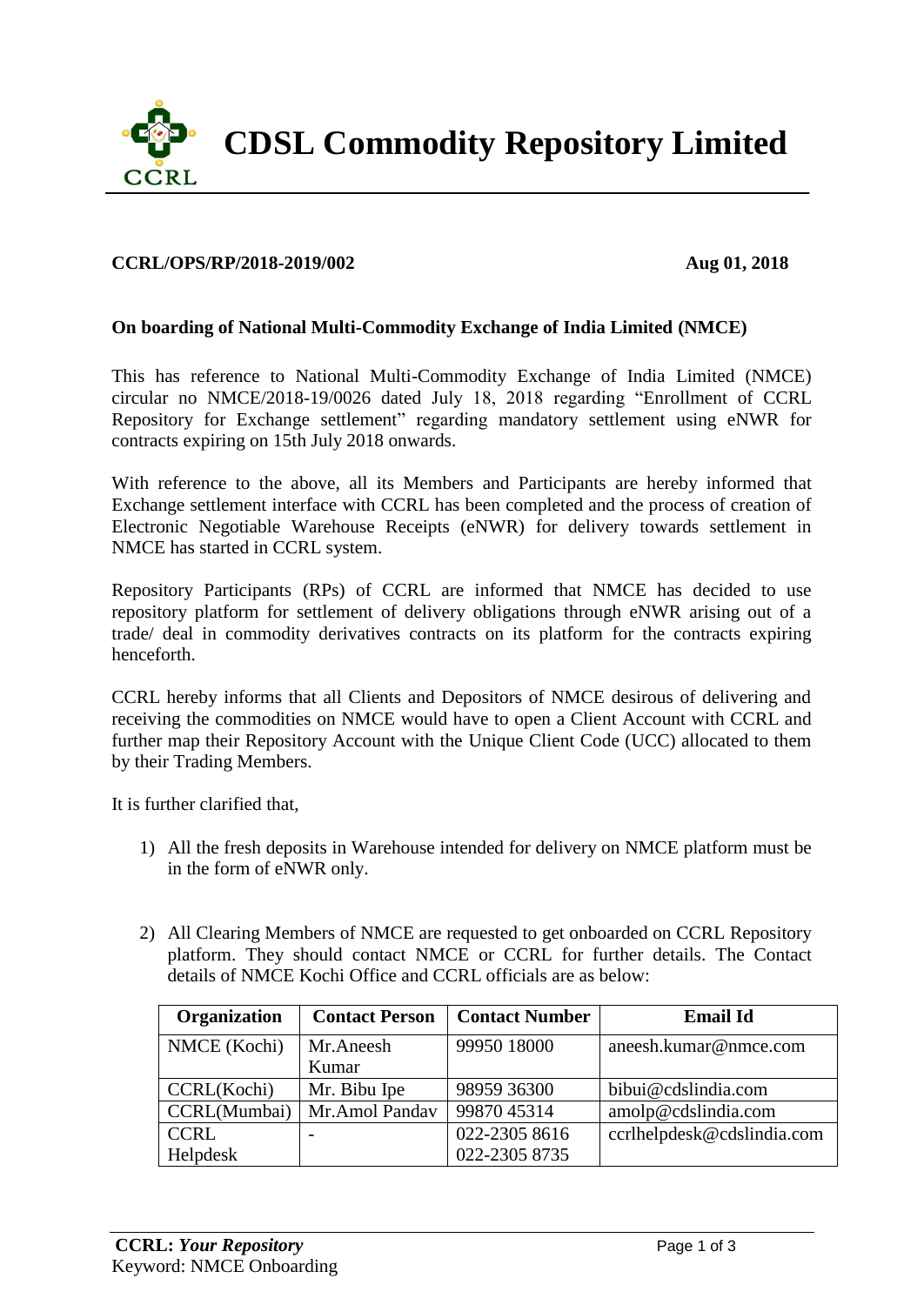

- 3) The Exchange would be accepting eNWR of the repository for the final settlement of the contracts expiring henceforth.
- 4) Such Depositors/Clients shall approach Repository Participants (RPs) of CCRL for opening Client Account.
- 5) The depositors still holding the Physical Warehouse Receipts may immediately open a demat account with a Repository Participant and get their Physical Warehouse Receipts (WHR) converted into eNWR.
- 6) Clients should submit existing paper Negotiable Warehouse Receipts in original to the respective warehouse along with requisition form for conversion in eNWR (Conversion Request Form is available under download section on CCRL website). The paper Negotiable Warehouse Receipt will be cancelled and in lieu of the same, eNWR will be issued by the warehouse which can be delivered on NMCE.
- 7) The buyers intending to take delivery in the contracts expiring in August 2018 and thereafter may immediately open the repository account for receiving the deliveries in electronic format with CCRL.
- 8) For further information on opening Client Repository Account, please refer to the download section on our website at [http://www.ccrl.co.in](http://www.ccrl.co.in/)  $\rightarrow$  Downloads  $\rightarrow$  Forms and Formats Account Opening Form (Individual and Non-individual).

Participants on the Repository platform are advised to take note of the above and ensure compliance with the same.